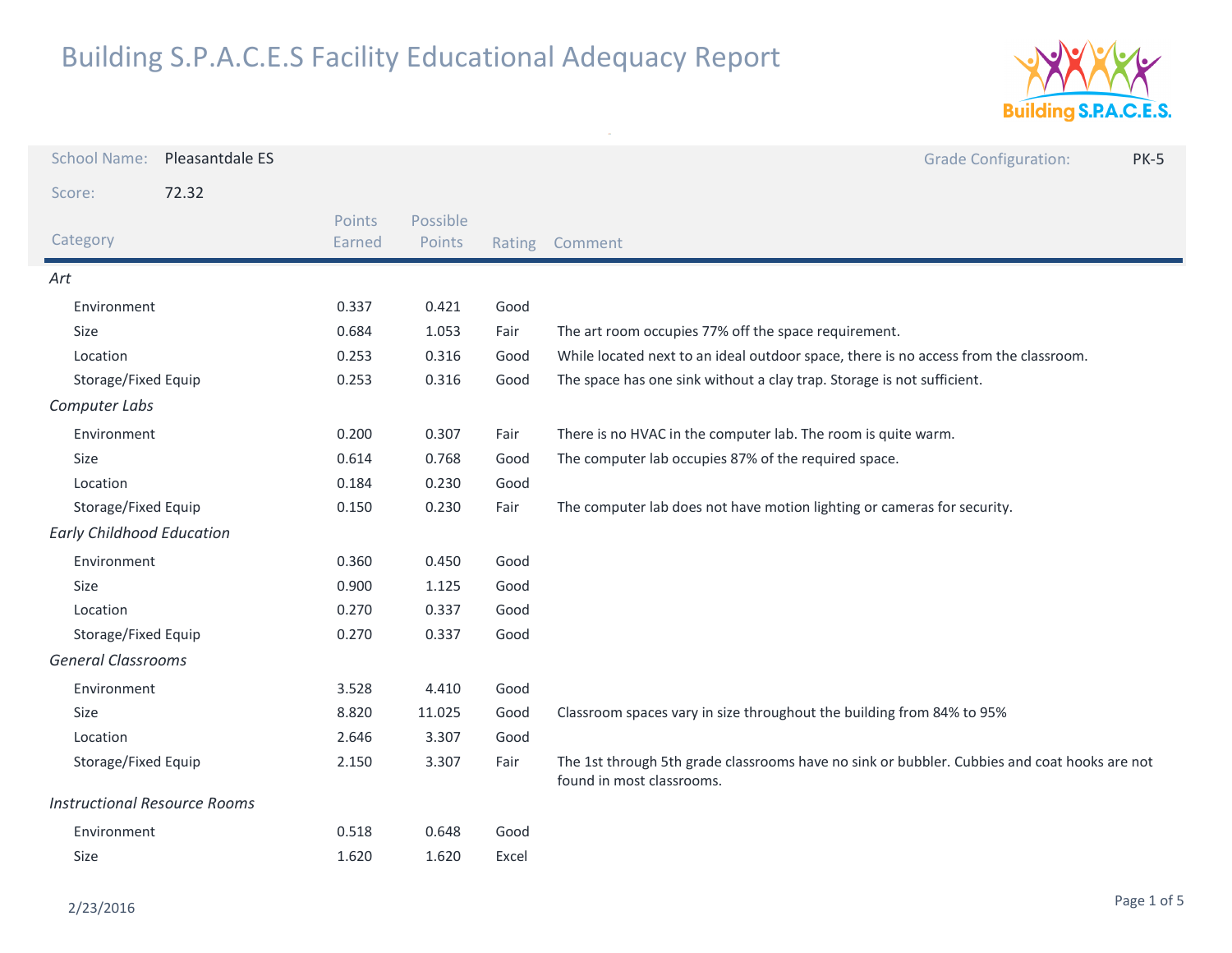

| <b>School Name:</b>                 | Pleasantdale ES                 |        |          |       | <b>Grade Configuration:</b><br><b>PK-5</b>                                                                                         |  |
|-------------------------------------|---------------------------------|--------|----------|-------|------------------------------------------------------------------------------------------------------------------------------------|--|
| Score:                              | 72.32                           |        |          |       |                                                                                                                                    |  |
|                                     |                                 | Points | Possible |       |                                                                                                                                    |  |
| Category                            |                                 | Earned | Points   |       | Rating Comment                                                                                                                     |  |
| <b>Instructional Resource Rooms</b> |                                 |        |          |       |                                                                                                                                    |  |
| Location                            |                                 | 0.389  | 0.486    | Good  |                                                                                                                                    |  |
| Storage/Fixed Equip                 |                                 | 0.316  | 0.486    | Fair  | Lockable storage and teacher material storage is not adequate.                                                                     |  |
|                                     | Kindergarten & Pre-Kindergarten |        |          |       |                                                                                                                                    |  |
| Environment                         |                                 | 0.300  | 0.375    | Good  |                                                                                                                                    |  |
| Size                                |                                 | 0.751  | 0.938    | Good  | Kinder classrooms are 95% of the required adequate space.                                                                          |  |
| Location                            |                                 | 0.225  | 0.282    | Good  |                                                                                                                                    |  |
| Storage/Fixed Equip                 |                                 | 0.141  | 0.282    | Poor  | Two of the six kindergarten rooms have restrooms, sinks and bubblers. Four of the six do not<br>have these fixtures or facilities. |  |
| <b>Learning Environment</b>         |                                 |        |          |       |                                                                                                                                    |  |
| Learning Style Variety              |                                 | 3.600  | 4.500    | Good  |                                                                                                                                    |  |
| <b>Interior Environment</b>         |                                 | 1.440  | 1.800    | Good  |                                                                                                                                    |  |
| <b>Exterior Environment</b>         |                                 | 0.675  | 1.350    | Poor  | Outdoor spaces are now supporting portable learning sites.                                                                         |  |
| Environment                         |                                 | 0.702  | 0.877    | Good  | The HVAC is inadequate.                                                                                                            |  |
| Media Center                        |                                 |        |          |       |                                                                                                                                    |  |
| Size                                |                                 | 0.000  | 2.193    | Unsat | The media center occupies 37% of the required space.                                                                               |  |
| Location                            |                                 | 0.526  | 0.658    | Good  |                                                                                                                                    |  |
| Storage/Fixed Equip                 |                                 | 0.526  | 0.658    | Good  |                                                                                                                                    |  |
| Music                               |                                 |        |          |       |                                                                                                                                    |  |
| Environment                         |                                 | 0.000  | 0.667    | Unsat |                                                                                                                                    |  |
| Size                                |                                 | 0.000  | 1.667    | Unsat | The music program takes place in a portable.                                                                                       |  |
| Location                            |                                 | 0.000  | 0.500    | Unsat |                                                                                                                                    |  |
| Storage/Fixed Equip                 |                                 | 0.000  | 0.500    | Unsat |                                                                                                                                    |  |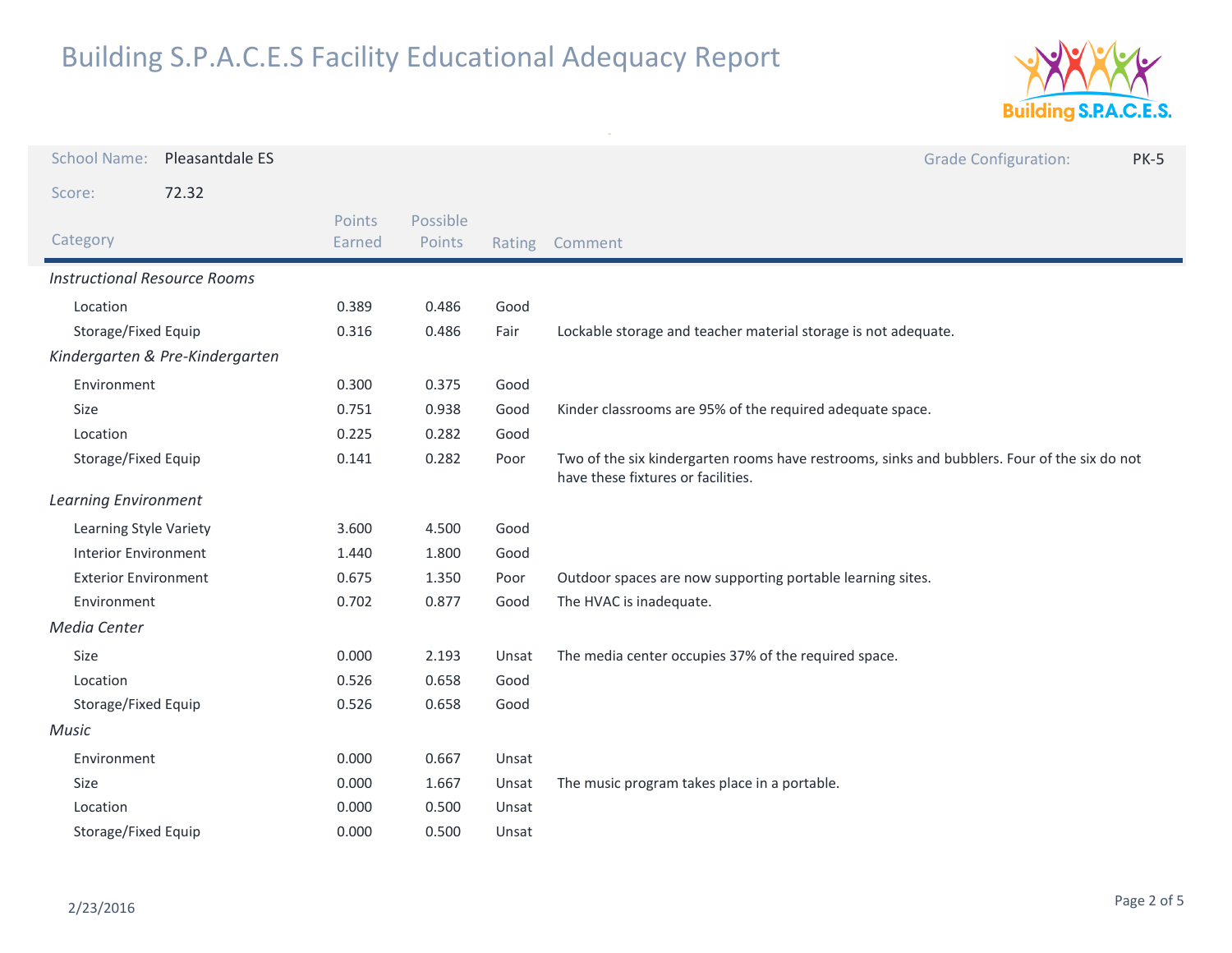

| <b>School Name:</b>             | Pleasantdale ES                  |                         |                    |        | <b>Grade Configuration:</b><br><b>PK-5</b>                                                                                                                                                                                                      |
|---------------------------------|----------------------------------|-------------------------|--------------------|--------|-------------------------------------------------------------------------------------------------------------------------------------------------------------------------------------------------------------------------------------------------|
| Score:                          | 72.32                            |                         |                    |        |                                                                                                                                                                                                                                                 |
| Category                        |                                  | <b>Points</b><br>Earned | Possible<br>Points | Rating | Comment                                                                                                                                                                                                                                         |
| Performing Arts                 |                                  |                         |                    |        |                                                                                                                                                                                                                                                 |
| Environment                     |                                  | 0.354                   | 0.544              | Fair   | There is no ADA access to the stage.                                                                                                                                                                                                            |
| <b>Size</b>                     |                                  | 1.088                   | 1.360              | Good   |                                                                                                                                                                                                                                                 |
| Location                        |                                  | 0.326                   | 0.408              | Good   |                                                                                                                                                                                                                                                 |
| Storage/Fixed Equip             |                                  | 0.326                   | 0.408              | Good   |                                                                                                                                                                                                                                                 |
| <b>Physical Education</b>       |                                  |                         |                    |        |                                                                                                                                                                                                                                                 |
| Environment                     |                                  | 1.382                   | 1.728              | Good   |                                                                                                                                                                                                                                                 |
| Size                            |                                  | 3.456                   | 4.320              | Good   |                                                                                                                                                                                                                                                 |
| Location                        |                                  | 1.037                   | 1.296              | Good   |                                                                                                                                                                                                                                                 |
| Storage/Fixed Equip             |                                  | 1.037                   | 1.296              | Good   |                                                                                                                                                                                                                                                 |
| <b>Science</b>                  |                                  |                         |                    |        |                                                                                                                                                                                                                                                 |
| Environment                     |                                  | 0.000                   | 0.450              | Unsat  |                                                                                                                                                                                                                                                 |
| Size                            |                                  | 0.000                   | 1.125              | Unsat  | The science program takes place in a portable.                                                                                                                                                                                                  |
| Location                        |                                  | 0.000                   | 0.337              | Unsat  |                                                                                                                                                                                                                                                 |
|                                 | Storage/Fixed Equip              |                         | 0.337              | Unsat  |                                                                                                                                                                                                                                                 |
|                                 | Self-Contained Special Education |                         |                    |        |                                                                                                                                                                                                                                                 |
| Environment                     |                                  | 0.346                   | 0.432              | Good   |                                                                                                                                                                                                                                                 |
| Size                            |                                  |                         | 1.080              | Good   |                                                                                                                                                                                                                                                 |
| Location                        |                                  | 0.259                   | 0.324              | Good   |                                                                                                                                                                                                                                                 |
| Storage/Fixed Equip             |                                  | 0.162                   | 0.324              | Poor   | These spaces do not have their own restrooms, sinks with hot water, changing spaces or<br>adequate storage.                                                                                                                                     |
| <b>Non-Instructional Spaces</b> |                                  |                         |                    |        |                                                                                                                                                                                                                                                 |
| Administration                  |                                  | 1.496                   | 2.302              | Fair   | There is no conference space for up to 10 participants. The reception area is small and cannot<br>accommodate more than one person deep. Teachers mailboxes are located on a wall that is<br>within access to anyone who steps into the office. |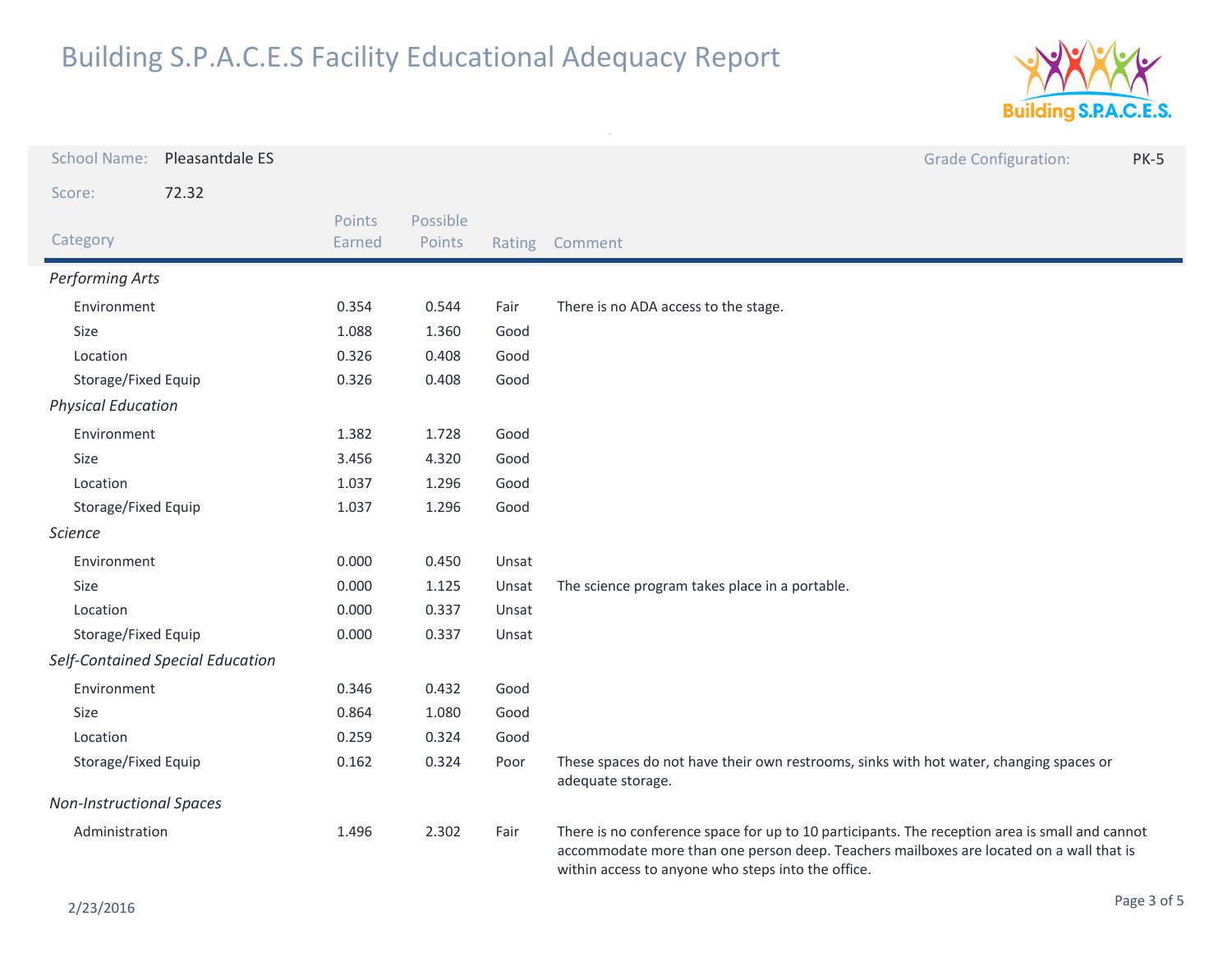

| <b>School Name:</b>             | Pleasantdale ES                  |                  |                    |      | <b>Grade Configuration:</b><br><b>PK-5</b>                                                                                                                                                                                  |  |
|---------------------------------|----------------------------------|------------------|--------------------|------|-----------------------------------------------------------------------------------------------------------------------------------------------------------------------------------------------------------------------------|--|
| Score:                          | 72.32                            |                  |                    |      |                                                                                                                                                                                                                             |  |
| Category                        |                                  | Points<br>Earned | Possible<br>Points |      | Rating Comment                                                                                                                                                                                                              |  |
| <b>Non-Instructional Spaces</b> |                                  |                  |                    |      |                                                                                                                                                                                                                             |  |
| Cafeteria                       |                                  | 2.925            | 4.500              | Fair | The cafeteria is undersized. There is no restroom with hot water nearby.                                                                                                                                                    |  |
| Food Service and Prep           |                                  | 4.467            | 5.584              | Good |                                                                                                                                                                                                                             |  |
| Clinic                          |                                  | 0.421            | 0.526              | Good |                                                                                                                                                                                                                             |  |
| Counseling                      |                                  | 0.211            | 0.263              | Good |                                                                                                                                                                                                                             |  |
|                                 | <b>Custodial and Maintenance</b> | 0.360            | 0.450              | Good |                                                                                                                                                                                                                             |  |
| <b>Student Restrooms</b>        |                                  | 0.519            | 0.798              | Fair | The restrooms are not vented and there are no windows to open for alternative ventilation.                                                                                                                                  |  |
| Faculty Work Space and Toilets  |                                  | 0.912            | 1.140              | Good |                                                                                                                                                                                                                             |  |
| <b>Outside Spaces</b>           |                                  |                  |                    |      |                                                                                                                                                                                                                             |  |
| Vehicular Traffic               |                                  | 1.440            | 1.800              | Good |                                                                                                                                                                                                                             |  |
| <b>Pedestrian Traffic</b>       |                                  | 0.569            | 0.876              | Fair | Pedestrian traffic routes are impeded by locations of portable classrooms, vehicle drop-off and<br>on-site parking.                                                                                                         |  |
| Parking                         |                                  | 0.365            | 0.731              | Poor | The number of parking spaces is insufficient. Portables are occupying former parking space.                                                                                                                                 |  |
| Play Areas                      |                                  | 1.369            | 2.107              | Fair | There is no hard surface play area at this site. The field is dirt and uneven. There are also areas<br>where standing water will exist during rains. The play equipment has no safety mulch or material<br>to soften falls. |  |
| Safety and Security             |                                  |                  |                    |      |                                                                                                                                                                                                                             |  |
| Fencing                         |                                  | 0.440            | 0.677              | Fair | There is no fencing around the site. This is contributing to student traffic//travel across school<br>grounds at random points.                                                                                             |  |
| Signage & Way Finding           |                                  | 0.720            | 0.900              | Good |                                                                                                                                                                                                                             |  |
| Ease of Supervision             |                                  | 2.160            | 2.700              | Good | The playground sets well below the grade of the building. The area is surrounded by trees and<br>with no fencing.                                                                                                           |  |
| <b>Controlled Entrances</b>     |                                  | 0.292            | 0.450              | Fair | There is no vestibule. The camera system lacks full coverage at the front entrance and rear of<br>school.                                                                                                                   |  |
| <b>Technology Readiness</b>     |                                  |                  |                    |      |                                                                                                                                                                                                                             |  |
| IDF & MDF Environment           |                                  | 1.500            | 1.500              | Good |                                                                                                                                                                                                                             |  |